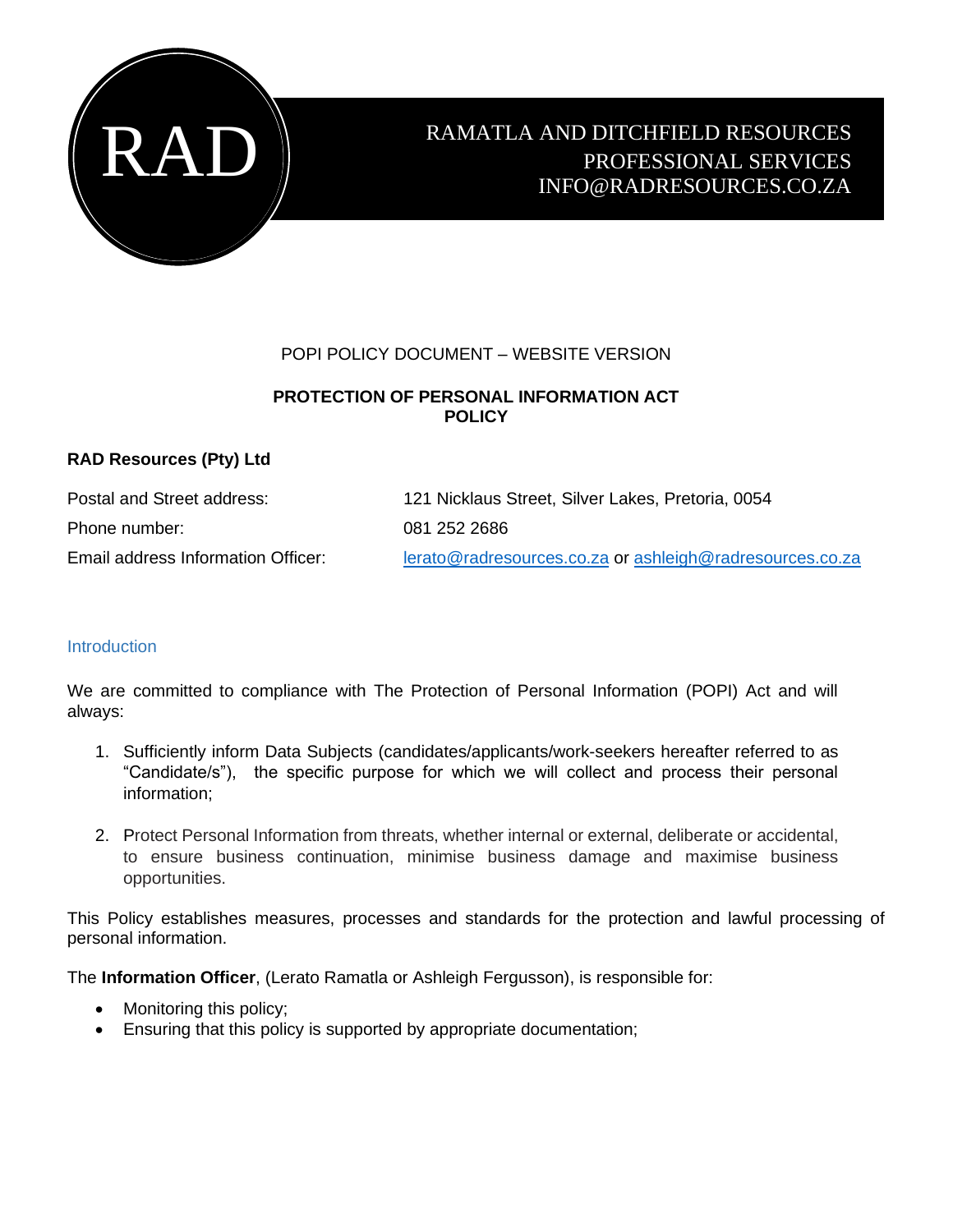• Ensuring that this policy and subsequent updates are communicated to relevant managers, representatives, staff and associates, where applicable.

All employees, are responsible for adhering to this policy and for reporting any security breaches or incidents to the Information Officer.

IT and Off-site Data Storage Service Providers/Operators must satisfy us that they provide adequate protection of the data they hold on our behalf.

#### Policy Principles

#### Accountability for Data to be collected

 We shall take reasonable steps to safeguard all Data and Personal Information collected from Candidates for the purpose of Permanent or Temporary recruitment.

#### Processing Limitation/Purpose for Data Collection

- We will collect personal information directly from candidates.
- Personal Information from Social Networks and Job-seeker portals will be collected with express consent of the Candidate/s.
- Once in our possession we will only process or further process candidate information with their consent, except where we are required to do so by law. In the latter case we will always inform the candidate.

#### Specific Purpose

 Personal information collected from candidates will be used to secure Permanent or Temporary employment on behalf of Candidates.

#### Limitation on Further Processing

• Personal information may not be further processed in a way that is incompatible with the initial purpose for which it was collected and will only be done with the express consent of the Candidate.

#### Information Quality

 We shall ensure that candidate information is complete, up to date and accurate before we use it. We will request candidates, at least once annually, to update their information and confirm that we may continue to store/retain same. If we are unable to contact a candidate their information will be deleted from our records.

#### Transparency/Openness

- Where personal information is collected from a source other than directly from a candidate (EG Social media, Job portals) we will make candidates aware:
	- o That their information is being collected and the specific reason;
	- o Who is collecting their information by giving them our details;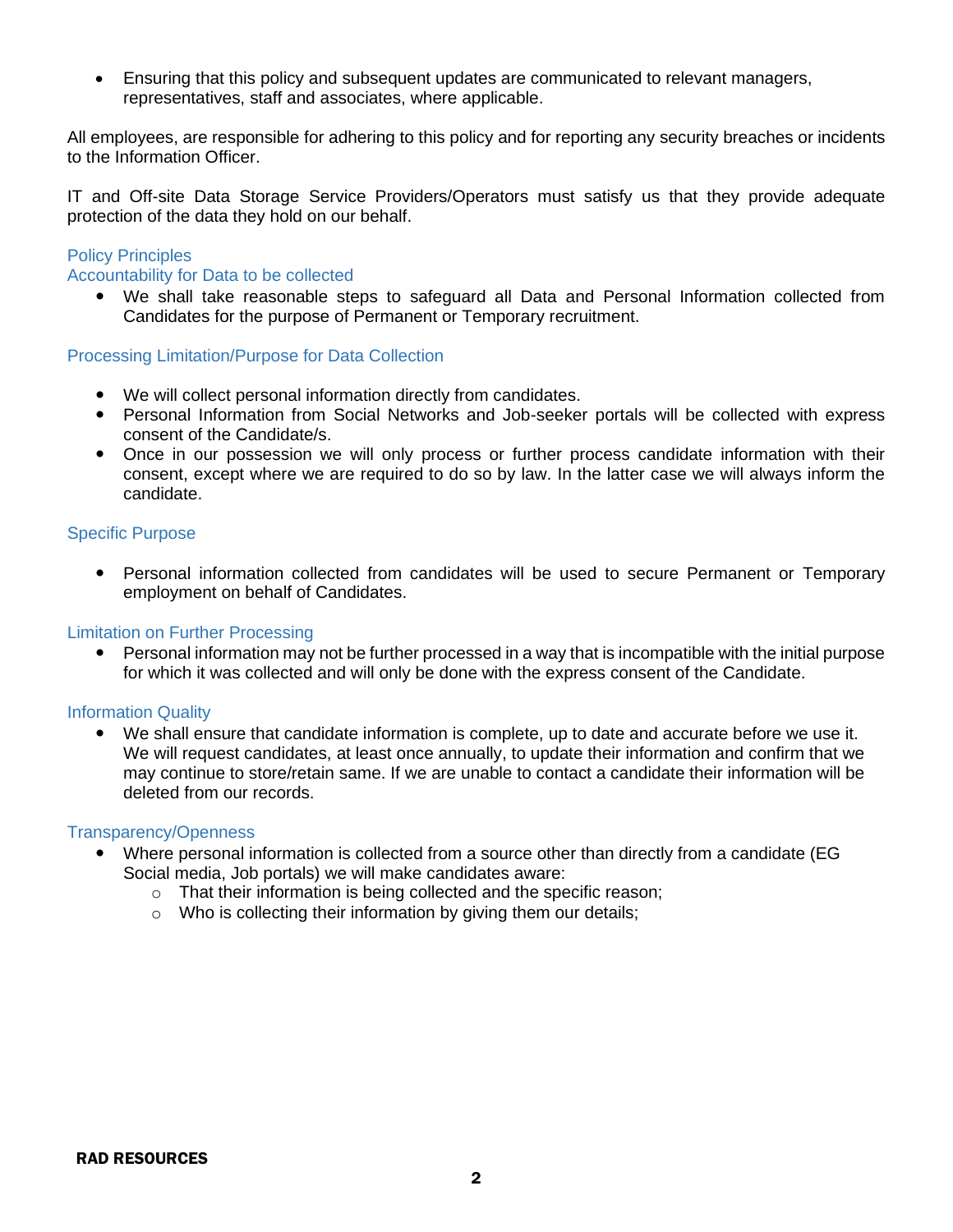#### Data Security

- We will implement sufficient measures to guard against the risk of unlawful access, loss, damage or destruction of personal information that is held;
	- o Physically;
	- o in our electronic data base;
	- o by a Data Storage Service Provider;
	- o in any electronic devices (that will be Password protected).
- Data encryption of storage devices will be installed.
- We are committed to ensuring that information is only used for legitimate purposes with candidate consent and only by authorised employees of our agency.

#### Participation of Individuals/Complaints

- Candidates are entitled access to, and to correct any information held by us.
- Complaints should be submitted in writing to the Information Officer for Resolution.
- Requests to Access, Correct or Delete information must be made on the attached *Annexures 1 and 2* and submitted to the Information Officer.

### Operational Considerations

#### **Monitoring**

The Board/Management and Information Officer are responsible for ensuring adherence to Standard Operating Procedures.

All employees and individuals directly associated with recruiting activities will be trained in the regulatory requirements governing the protection of Personal Information.

We will conduct periodic reviews and audits, where appropriate, to ensure compliance with this policy and guidelines.

#### Policy Compliance

Any breach of this policy could result in disciplinary action and termination of employment.

oooOOooo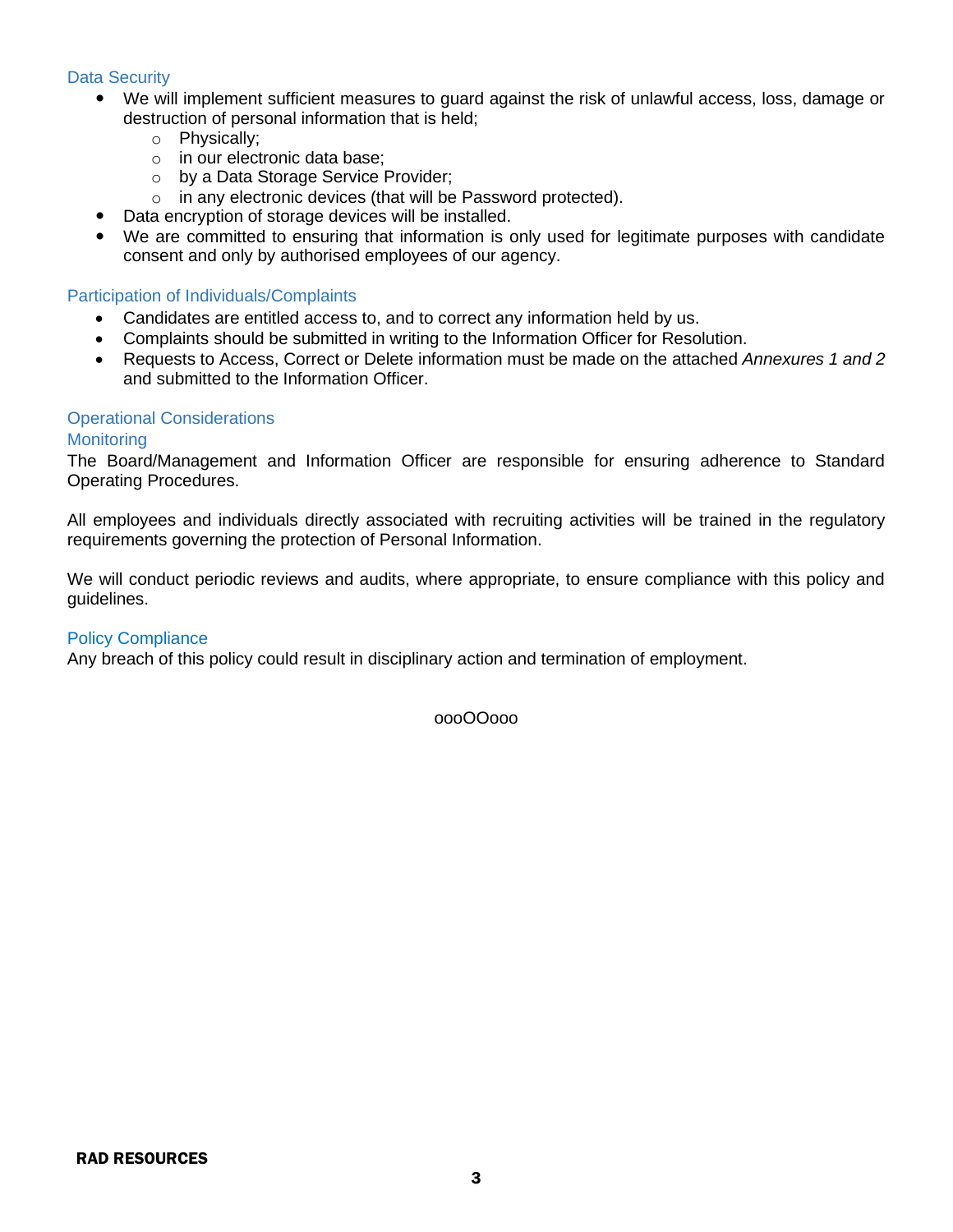# **OBJECTION TO THE PROCESSING OF PERSONAL INFORMATION IN TERMS OF SECTION 11(3) OF THE PROTECTION OF PERSONAL INFORMATION ACT, 2013 (ACT NO. 4 OF 2013) REGULATIONS RELATING TO THE PROTECTION OF PERSONAL INFORMATION, 2018 [Regulation 2]**

Notes:

*1. Affidavits or other documentary evidence in support of the objection may be attached. 2. If the space provided for in this Form is inadequate, submit information as an Annexure to this Form and sign each page.* 

*3. Complete as is applicable.* 

# **DETAILS OF DATA SUBJECT**

Name(s) and surname of data subject: Unique Identifier/ Identity Number Residential, postal or business address: Contact number(s): E-mail address:

# **DETAILS OF RESPONSIBLE PARTY**

Name /Registered name of responsible party: Residential, postal or business address: Contact number(s): E-mail address:

# **REASONS FOR OBJECTION IN TERMS OF SECTION 11(1)(d) to (f)**

Please provide detailed reasons for the objection below:

Signed at .......................................... this ...................... day of ...........................20………...

............................................................ Signature of data subject/designated person